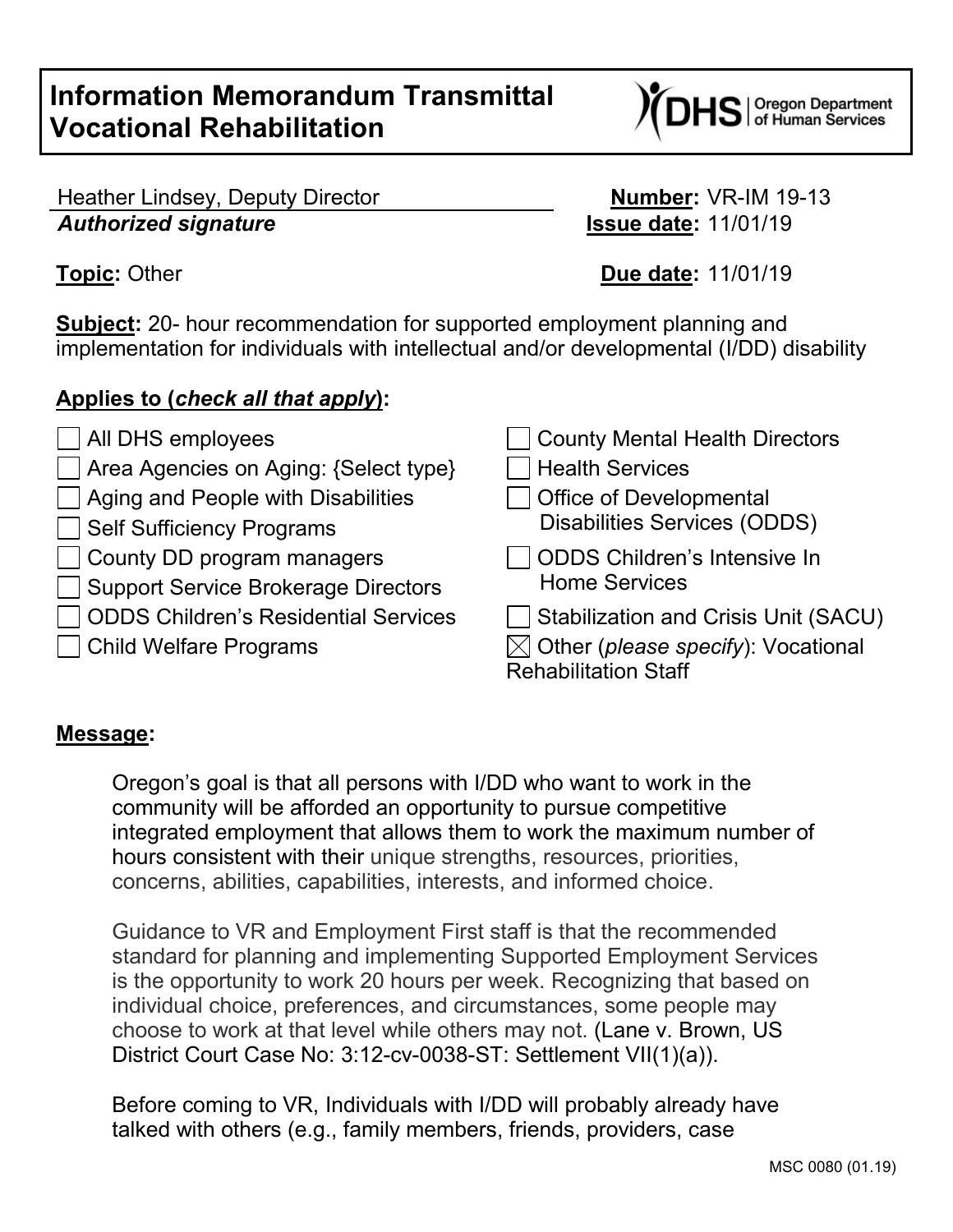managers, etc.) about working in the community.

An individual with I/DD who is eligible for ODDS employment services will have an annual Career Development Plan which includes a record of another discussion about employment. If the person wants to use VR services to obtain a job in the community, that plan should state a goal of number of hours a week the individual wants to work. That number is a starting point for VR counseling discussions about establishing an employment outcome and the Individualized Plan for Employment (IPE).

VR is required to assist eligible participants in acquiring information that enables them to exercise informed choice in the development of their IPE with respect to selection of:

- Employment outcome
- Specific vocational rehabilitation services needed to achieve the employment outcome
- The entity that will provide the services
- Employment setting and the settings in which the services will be provided
- Methods available for procuring the services.

34 CFR 361.52 (b)(4)

Sometimes, the experiences gained through VR cause the participant to change their mind about number of hours to work a week. VR should invite referring staff and others chosen by the participant, to the Intake meeting (or other pre-plan meeting) when the participant's IPE employment goals, including hours worked per week, are discussed.

Benefits planning information that alleviates fear of working because of loss of benefits is needed by participants who are just beginning to seek employment so they can utilize informed choice in making decisions. The participant and their VR counselor will decide if they need to be referred for benefits planning at this time. If they are already working and want to increase their hours or if they are on the point of starting a job, then full benefits planning services is best practice and a referral should be made. Referral to and receipt of benefits planning services should be documented in case notes.

A participant may choose to change their hours worked per week goal at any time in the process, depending on the experiences and information they gain through the VR process. Updates can be done through case